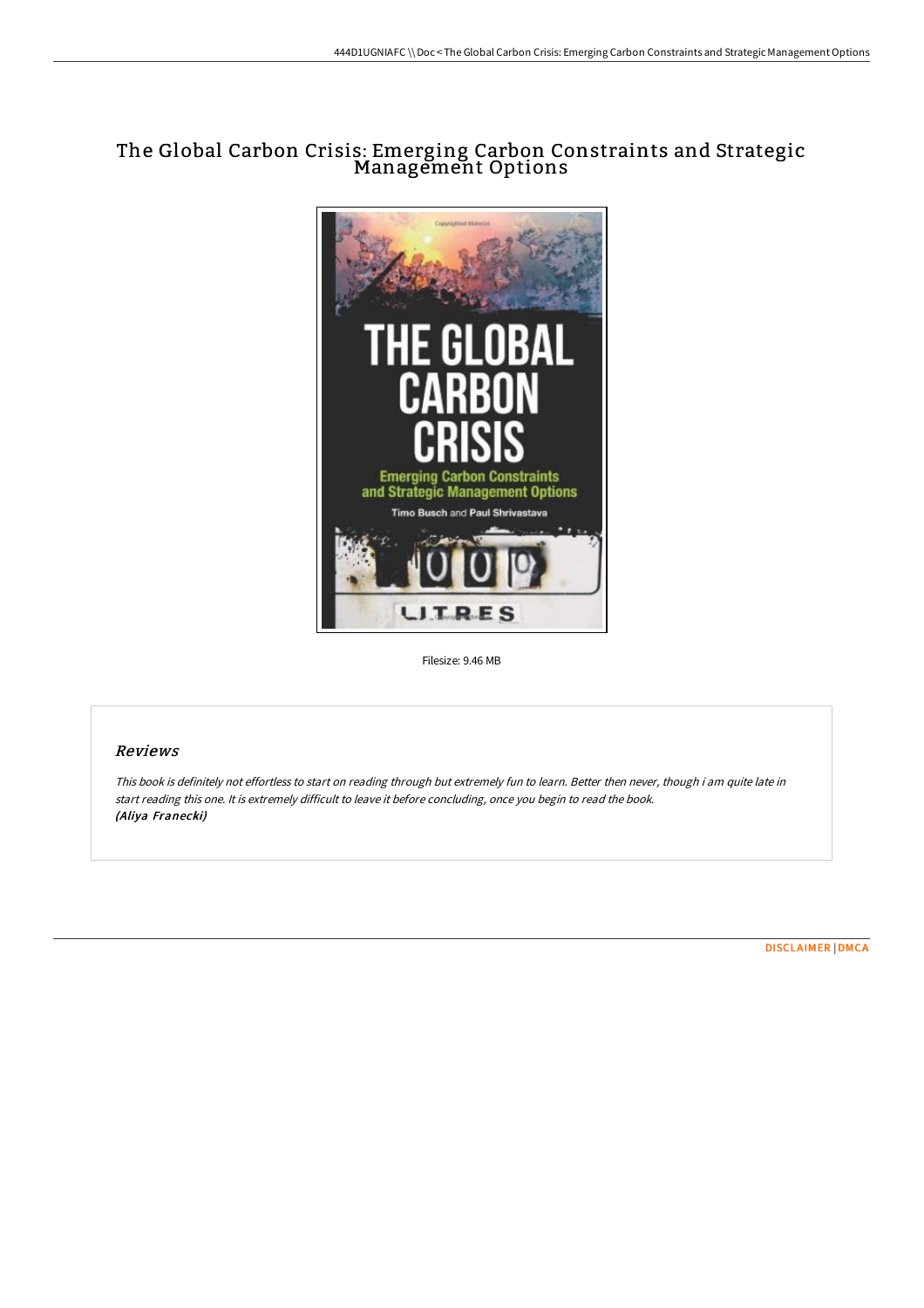## THE GLOBAL CARBON CRISIS: EMERGING CARBON CONSTRAINTS AND STRATEGIC MANAGEMENT OPTIONS

⊕ **DOWNLOAD PDF** 

Greenleaf Publishing. Hardback. Book Condition: new. BRAND NEW, The Global Carbon Crisis: Emerging Carbon Constraints and Strategic Management Options, Timo Busch, Paul Shrivastava, For at least a decade the science of climate change has warned us of the dire need for action particularly by corporations who are the main engines of economic production and consumption. Yet managerial and corporate understanding of climate change and related energy issues remains fragmented and present actions lack the urgency this critical problem deserves. There is a whole new economy - the low-carbon economy - looming on the horizon. But our consumption and production patterns remain in a carbon-locked position. What we are risking is a global carbon crisis and a case of history repeating. Humankind's failure to adequately recognise the onset of and address the effects of the global financial crisis mirrors our similar failures with the carbon crisis. There are many parallels: both are and were predictable and both will have direct implications on humanity on a sweeping, indiscriminate and severe scale. The difference is that we cannot reverse the effects of climate change and fossil fuel scarcity as easily as we can repair the global financial system. It is of paramount importance that we wake up to the risks and begin tackling the issues early enough. To successfully address the risks, business needs to be aware of the consequences that a changing climate and finite carbon resources will have on their business performance. The element carbon - both as a resource and as an emission - is both an economic threat as well as an opportunity for companies. It is a threat for carbon-intense production systems that will need to be changed to avoid further harmful climatic change, and take into account the limited availability of carbon-based fuels. At the same...

B Read The Global Carbon Crisis: Emerging Carbon Constraints and Strategic [Management](http://albedo.media/the-global-carbon-crisis-emerging-carbon-constra.html) Options Online  $\mathbf{H}$ Download PDF The Global Carbon Crisis: Emerging Carbon Constraints and Strategic [Management](http://albedo.media/the-global-carbon-crisis-emerging-carbon-constra.html) Options